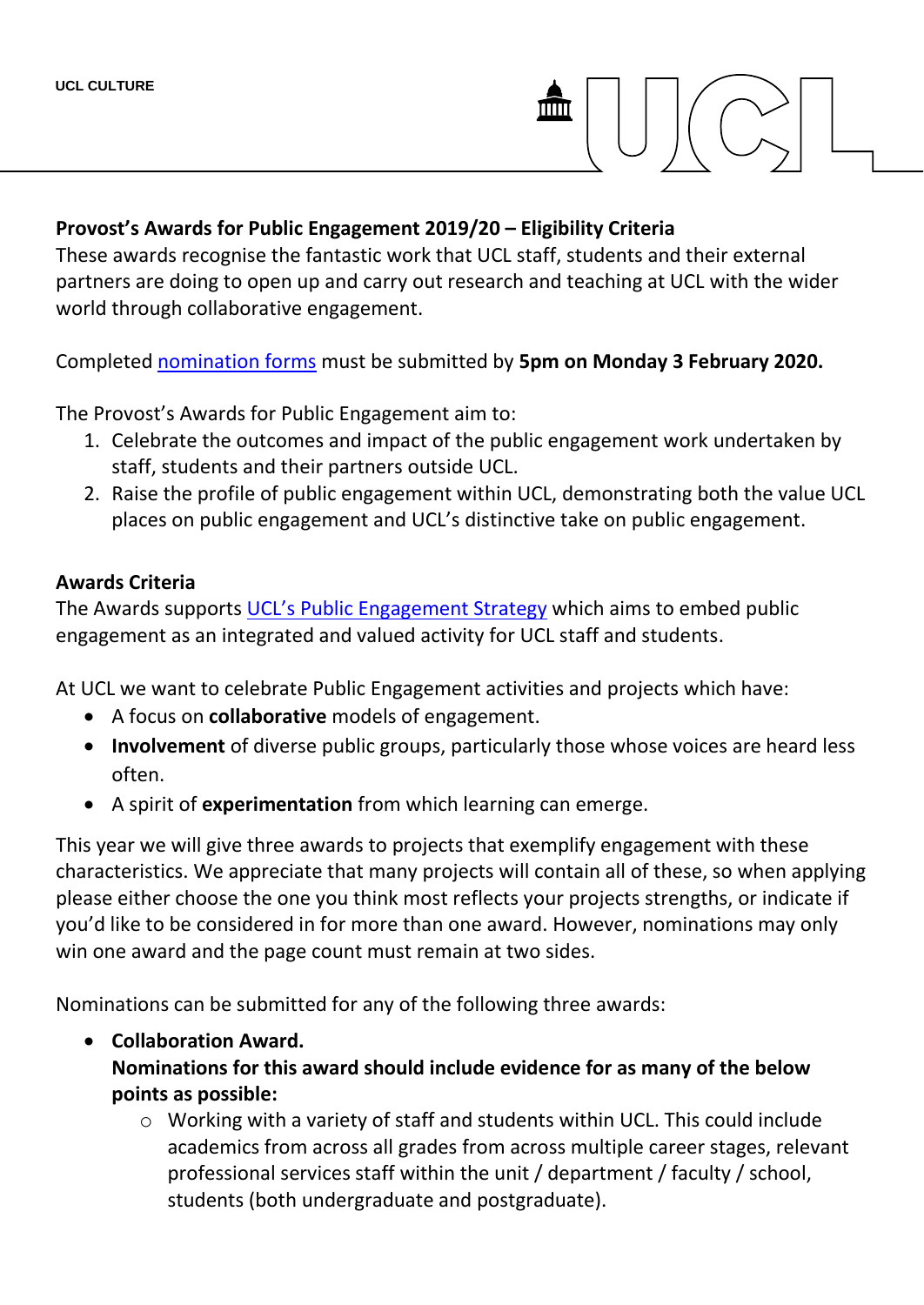- o Clearly defined benefits across all partners involved in the activity or project which emerge from a clear and embedded evaluation process.
- o A bringing together of different groups to make collaborative decisions, thinking and acting together.
- o Engagement that is participative rather than informative and that collaboration has been a core foundation of the work.

# **Respond Award.**

# **Nominations for this award should include evidence for as many of the below points as possible:**

- o Activities or projects which are responsive to the needs of external partners and have a link to UCL research & teaching.
- o External partners representing communities whose voices haven't previously been represented in your research & teaching.
- o External partners from communities whose voices are less often heard
- o A strong focus on the communities'/public participants' needs.

# **Experimentation Award.**

**Nominations for this award should include evidence for as many of the below points as possible:**

- o Innovative engagement methods for all partners and type of activity or project.
- o Clear learning that has emerged through an embedded evaluative process.
- o The project / activity has allowed others to learn about, and gain experience in, public engagement.
- o An evaluation process that reflects the voices and experience of external partners involved.
- o A clear legacy and capturing of learning from the project.

If you're uncertain of the eligibility of an award or who to include in the nomination please do get in touch with us at [publicengagement@ucl.ac.uk.](mailto:publicengagement@ucl.ac.uk)

# **The definition of public engagement used at UCL**

UCL uses the [definition](http://www.publicengagement.ac.uk/what) of public engagement developed by the National Coordinating Centre for Public Engagement:

*"Public engagement describes the many ways in which the activity and benefits of higher education and research can be shared with the public. Engagement is by definition a two-way process, involving interaction and listening, with the goal of generating mutual benefit."*

This definition includes, for example, communities or individuals with interests relevant to your research, but excludes students at other universities, alumni, or contacts in industry.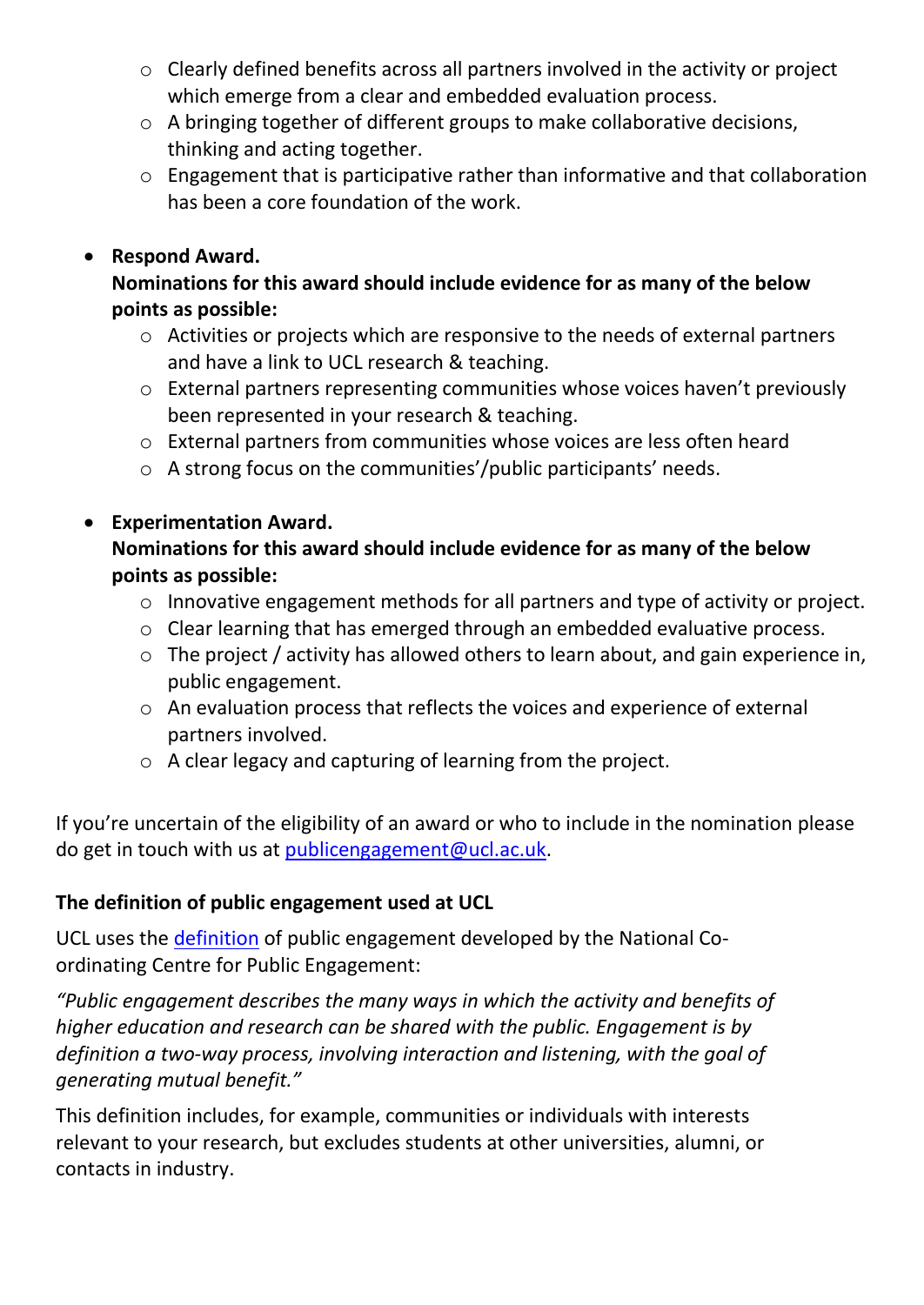Widening participation work with schools, or work that is intended to recruit students to UCL or higher education more generally, is not covered by these Public Engagement Awards.

# **Public engagement for the purposes of these awards is characterised by being based in UCL research, teaching, or learning.**

# **Award Eligibility.**

- Awards are being given to a Public Engagement project or activity rather than individuals. This can be a singular event, or a long-term project. **The award is shared by all those who contributed to the project or activity.**
- Each nomination requires two **lead contacts at least one who is a UCL Staff or Student and** *at least* **one person not employed by UCL.** The Engagement team will communicate with them throughout the process. Additional people who worked on the project or activity are to be listed as an appendix to the nomination.
- Self-nominations from those who worked on the project or activity are allowed. In this case nominators can be one of the lead contacts too.
- Nominations can also come from someone who didn't work on the activity or project but knows the project and its impacts well enough to make the case.

The UCL staff and student team members **can include**:

- UCL Staff and students who are either employed by UCL or registered as a student at UCL, at the point of nomination or have been employed by UCL, or registered as a student at UCL, within the calendar year preceding nomination deadline date.
- Professional Services Staff across the University.
- People who have been unsuccessfully nominated in the past for previous UCL Provost's Public Engagement Awards.
- Past UCL Provost's Public Engagement Awards winners as long as the activity / project presented in the nomination is new or a substantial change from those included in previously awarded nominations.
- Honorary UCL staff and UCL alumni are only eligible in cases where the content of their nomination relates to work undertaken as part of their role as a member of UCL. They do not fill the requirement of those not employed by UCL.
- UCL Staff who have formal responsibilities within their job description for embedding public engagement.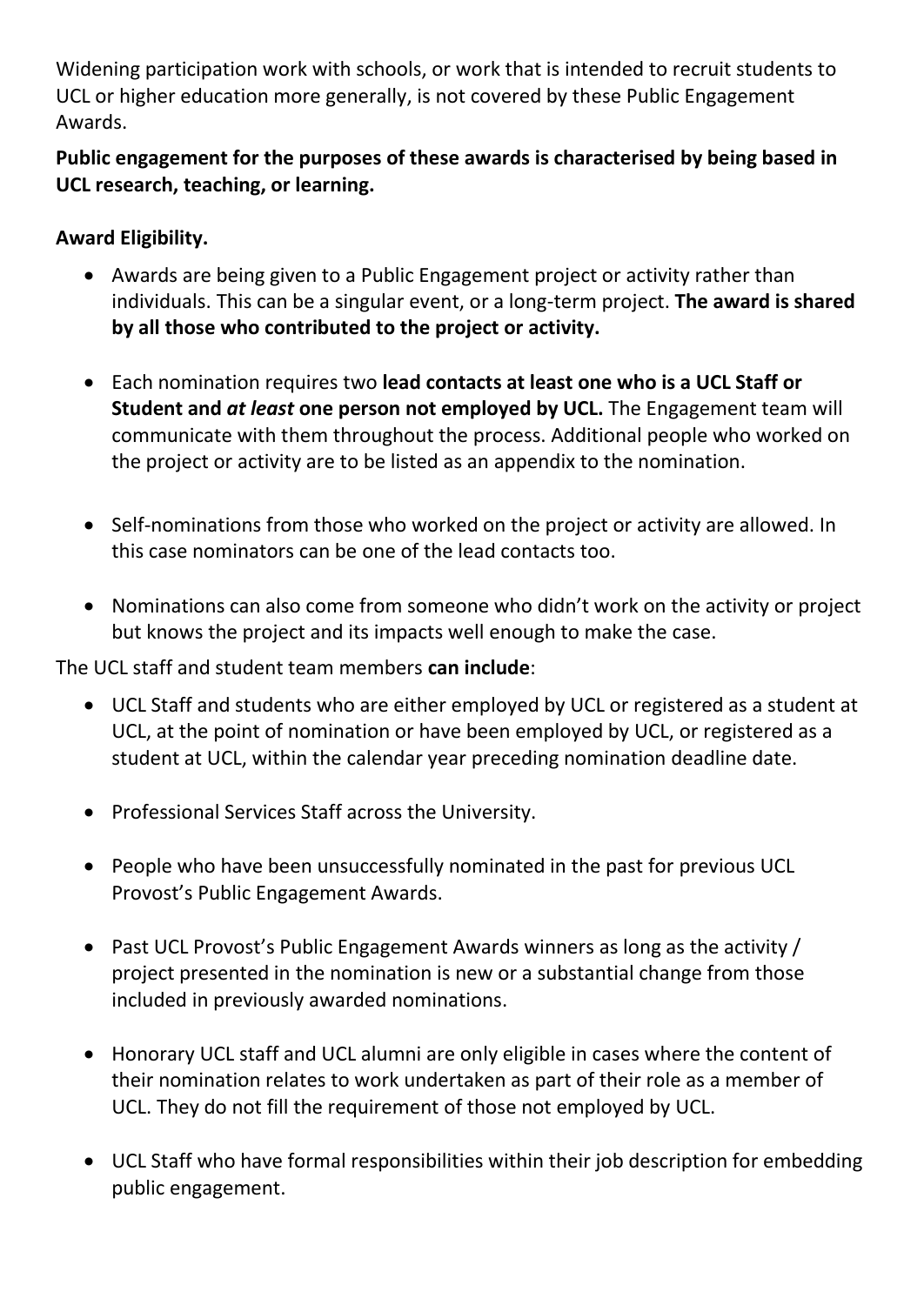The UCL staff and student team members **CAN NOT include**:

• Staff within the department of UCL Culture.

Please make clear when the work for which you are nominating the team or individual took place. Panel members will particularly focus on work in the current and preceding calendar years, but they will also take into account previous years' activities.

# **Form and Award Guidance**

[Nomination forms can be found here.](https://www.ucl.ac.uk/culture/sites/culture/files/2019-20_pe_awards_nomination_form.docx)

[Guidance for nominations can be found here.](https://www.ucl.ac.uk/culture/sites/culture/files/2019-20_pe_awards_nomination_form_guidance.pdf)

# **Additional Awards**

UCL Culture may also give three additional awards to individuals from those people included in all the nominations received. The winners for these awards will need to show exceptional contributions to their Public Engagement activities which are impactful, responsive and innovative. The awards include:

- **Institutional Leadership Award**. This is awarded to a UCL Staff or Postgraduate Student whose contribution to public engagement has had significant impact beyond the scope of their own research and/or teaching.
- **Finding Your Voice Award.** This is awarded to a UCL Staff or Student who is at the start of their engagement journey and shows significant promise in terms of future engagement practice.
- **Community Award.** This is awarded to an external partner to UCL who has made an outstanding contribution to an engagement project or activity.

# **What happens to your nomination?**

# **By Monday 10 February**

- **Nominators** will receive a confirmation within three working days of submitting a nomination. If you have not received a confirmation after this time please do get in touch with the team.
- If the nominator is not one of the **lead contacts**, the lead contacts will receive an email letting them know that their project or activity has been nominated, along with a copy of the nomination. This will also happen within three working days of receiving the nomination.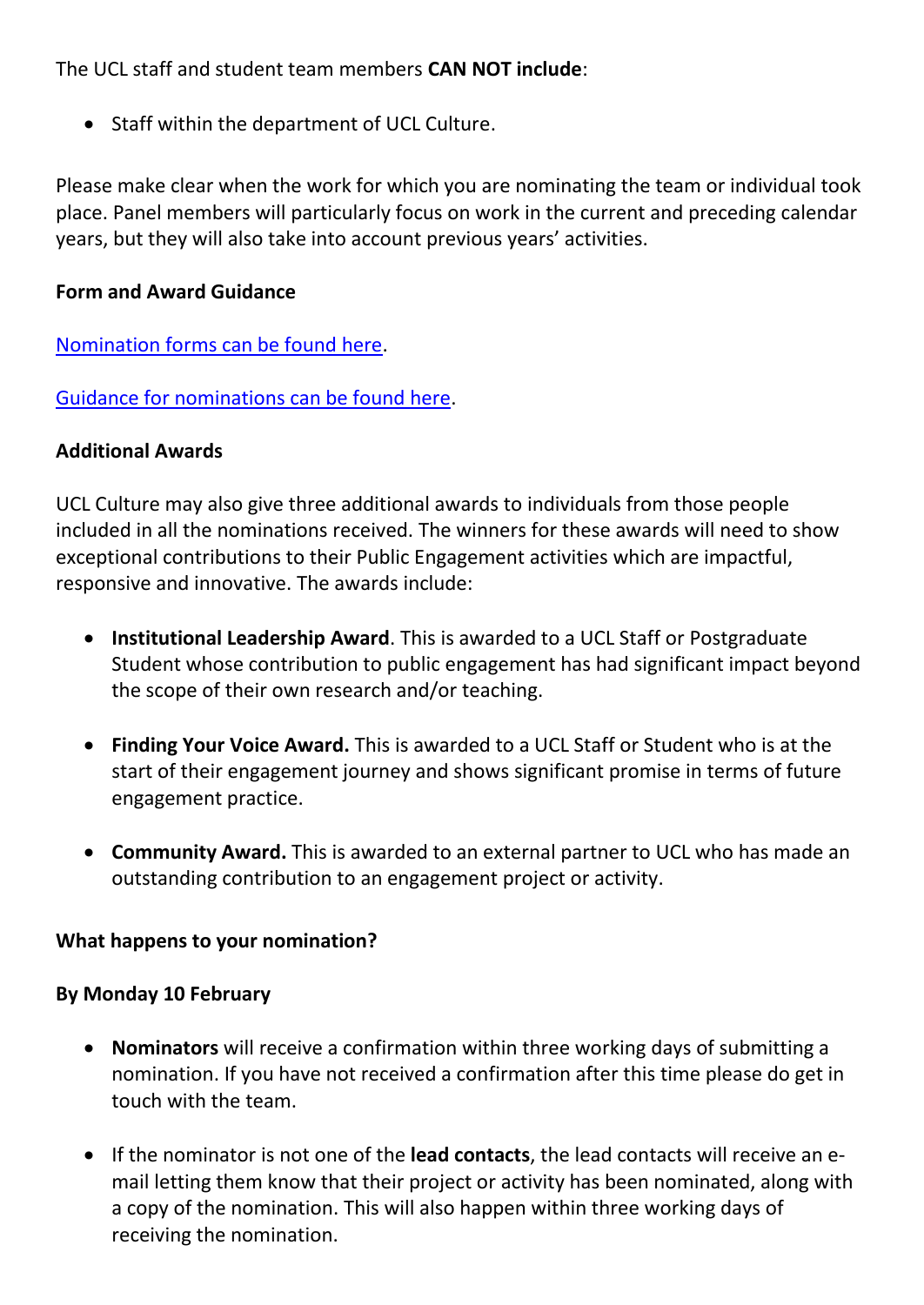- The lead contacts then have an opportunity to approve or decline the nomination. We also ask the lead contacts to check the appendix to ensure all those who have been involved and want to be recognised are included.
- During this time an Awards Panel will be assembled, with representatives from across the university (including professional services, students, academic staff) and external partners. Panel members are all from outside UCL Culture staff.

# **By Monday 3 March**

- Once all nominations are received and confirmed the Awards Panel will receive all the nominations. They will then score the nominations based on the information included on the form.
- At the panel meeting, which will take place in late February, the panel will choose the winners for each of the three awards listed above: **Collaboration**, **Respond** and **Experimentation**. The process will involve ranking nominations and deciding a winner from the highest ranking nominations for each award.
- The panel will also submit recommendations for three additional awards going to individuals, **Institutional Leadership**, **Finding Your Voice** and **Community Awards**.
- The Director of Engagement, UCL Culture, in consultation with the Panel Chair, will look at recommendations from the Panel, along with additional recommendations from the Engagement team and decide if and who to award for the **Institutional Leadership**, **Finding Your Voice** and **Community Awards**.

# **By Monday 10 March**

- Lead Contacts will be informed of the outcome of their nominations.
- If the nominator was not the lead contact, they will also be informed of the outcome of their nomination.
- We ask that the result of the nominations are kept confidential.

#### **Before Awards**

 **Winners** together with UCL Culture's Public Programming team and their respective Public Engagement Manager collaborate to create materials for the Award Ceremony. This will also include a press pack that winners can use to share their Public Engagement work.